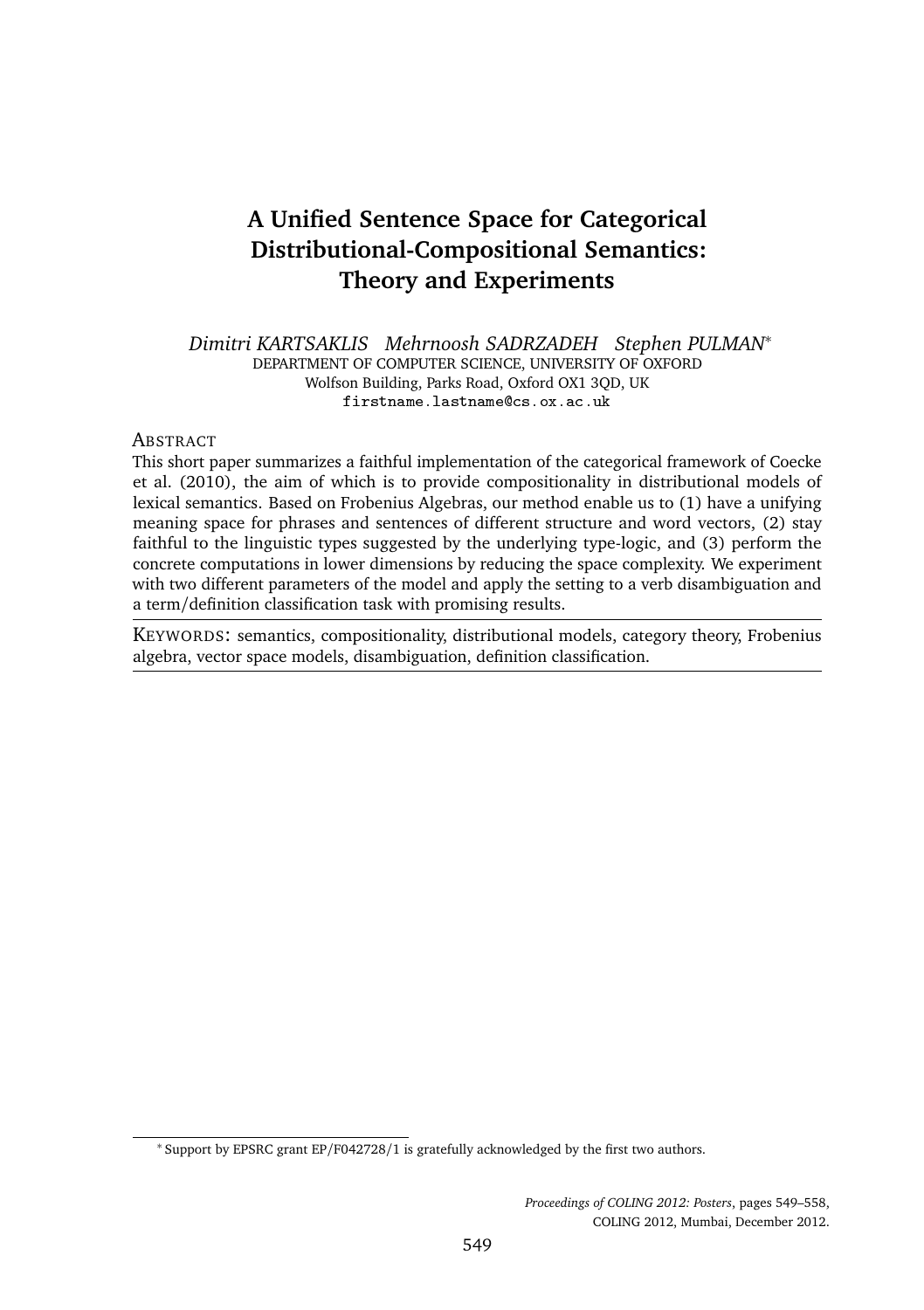# **1 Introduction**

Distributional models of meaning work by building co-occurrence vectors for every word in a corpus depending on its context, following Firth's intuition that "you should know a word by the company it keeps" (Firth, 1957). In such models, the co-occurrence vector of each word is built by fixing a set of words as the basis of a vector space and a window of size *k*, then counting how many times the word in question has co-occurred with each base in that window. This approach has been proved useful in many natural language tasks (Curran, 2004; Schütze, 1998; Landauer and Dumais, 1997; Manning et al., 2008), but until now it lacks any means of compositionality that would allow the combination of two word vectors into a new one following some grammar rule. In fact, compositional abilities of distributional models have been subject of much discussion and research in recent years. For example, Mitchell and Lapata (2008) present results for intransitive sentences, Erk and Padó (2004) work on transitive verb phrases, while Baroni and Zamparelli (2010) and Guevara (2010) provide comprehensive analyses of adjective-noun phrases. Despite the experimental strength of these approaches, most of them only deal with phrases and sentences of two words. On the other hand, Socher et al. (2010, 2011) use recursive neural networks in order to produce vectors for sentences of arbitrary length with good results. However, their method is somehow detached from the formal semantics view, paying little attention to the grammatical relations that hold between the words.

Following a different path, Coecke et al. (2010) provide a solution that offers compositional abilities to distributional models while at the same time avoids all the above pitfalls. Based on the abstract setting of category theory, the authors develop a generic mathematical framework whereby the meaning of a sentence of any length and structure can, in principle, be turned into a vector, following the rules of the grammar. Implementations of this model for transitive and intransitive sentences have been provided by Grefenstette and Sadrzadeh (2011a,b). However, although their method outperforms the multiplicative and additive models of Mitchell and Lapata (2008) on simple transitive sentences, it has a non-scalability problem. Specifically, the concrete structures used in the actual computations are not faithful to the linguistic types of the underlying type-logic, hence the model does not generalize to more complex phrases and sentences where a relational structure can be found nested in another relational structure. Furthermore, the vectors obtained for sentences of different grammatical structures live in different vector spaces: sentences with intransitive verbs live in the same space as context vectors, denoted by *N*, sentences with transitive verbs in  $N^2 = N \otimes N$ , and sentences with ditransitive verbs in  $N^3$ . A direct consequence of this instantiation is that one cannot compare meanings of sentences unless they have the same grammatical structure.

In this work we outline a solution to the above problems by instantiating the sentence space to be the same space as one in which context vectors live, namely we stipulate that  $S = N$ . As a result of this decision, we become able to compare lexical meanings of words with compositional meanings of phrases and sentences. We show how the theoretical computations of Coecke et al. (2010) instantiate in this concrete setting, and how the Frobenius Algebras, originating from group theory (Frobenius, 1903) and later extended to vector spaces (Coecke et al., 2008), allow us to not only represent meanings of words with complex roles, such as verbs, adjectives, and prepositions, in an intuitive relational manner, but also to stay faithful to their original linguistic types. Equally as importantly, this model enables us to realize the concrete computations in lower dimensional spaces, thus reduce the space complexity of the implementation.

We experiment in two different tasks with promising results: First, we repeat the disambiguation experiment of Grefenstette and Sadrzadeh (2011a) for transitive verbs. Then we proceed to a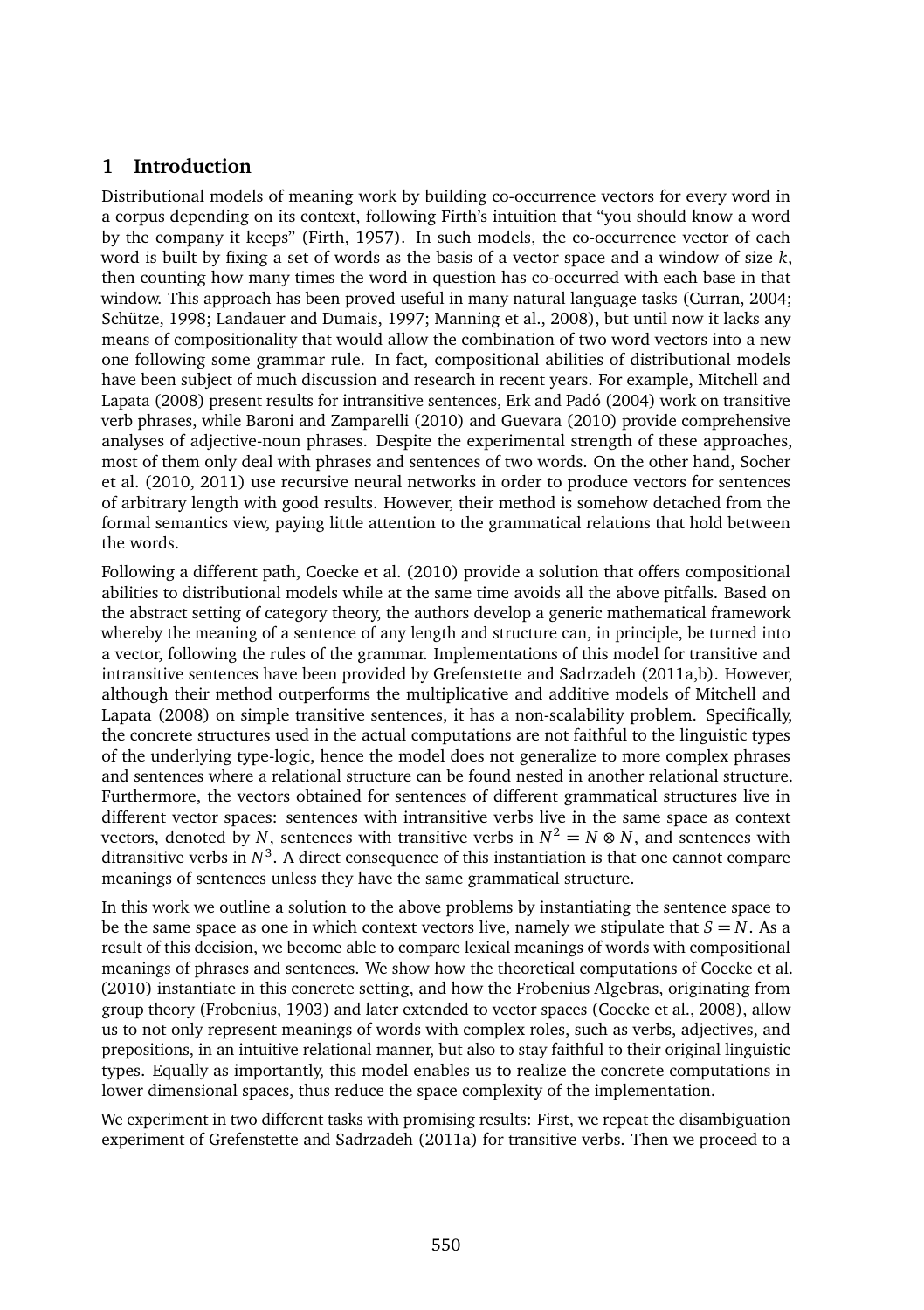novel task: We use The Oxford Junior Dictionary (Sansome et al., 2000), Oxford Concise School Dictionary (Hawkins et al., 2004), and WordNet in order to derive a set of term/definition pairs, measure the similarity of each term with every definition, and use this measurement to classify the definitions to specific terms.

### **2 An overview of the categorical model**

Using the abstract framework of category theory, Coecke et al. (2010) equip the distributional models of meaning with compositionality in a way that every grammatical reduction is in one-to-one correspondence with a linear map defining mathematical manipulations between vector spaces. In other words, given a sentence  $s = w_1w_2 \cdots w_n$  there exists a syntax-driven linear map *f* from the context vectors of the individual words to a vector for the whole sentence:

$$
\overrightarrow{s} = f(\overrightarrow{w_1} \otimes \overrightarrow{w_2} \otimes \cdots \otimes \overrightarrow{w_n})
$$
 (1)

allowing us to compare the synonymy of two different sentences as if they were words, by constructing their vectors and measuring the distance between them. This result is based on the fact that the base type-logic of the framework, a *pregroup grammar* (Lambek, 2008), shares the same abstract structure with vector spaces, that of a *compact closed category*. If *P* is the free pregroup generated by such a grammar and **FVect** the category of finite dimensional vector spaces (with linear maps) over  $\mathbb R$ , it is possible then for one to work on the product category **FVect**  $\times$  *P*, pairing each grammatical type  $\alpha \in P$  with a vector space *V* to an object  $(V, \alpha)$ . More importantly, the morphisms of this product category will be pairs of linear maps and pregroup reductions between these objects of the following form:

$$
(f, \leq) : (V, p) \to (W, q)
$$
 (2)

leading from the grammatical type *p* and its corresponding vector space *V* to type *q* and the vector space *W*.

**Pregroups** A pregroup grammar (Lambek, 2008) is a type-logical grammar built on the rigorous mathematical basis of pregroups, i.e. partially ordered monoids with unit 1, whose each element *p* has a left adjoint  $p<sup>l</sup>$  and a right adjoint  $p<sup>r</sup>$ , that is

$$
p^l p \le 1 \le pp^l \quad \text{and} \quad pp^r \le 1 \le p^r p \tag{3}
$$

Each element *p* represents an atomic type of the grammar, for example *n* for noun phrases and *s* for sentences. Atomic types and their adjoints can be combined to form compound types, e.g. *n r sn<sup>l</sup>* for a transitive verb. The rules of the grammar are prescribed by the mathematical properties of pregroups, and specifically by the inequalities in (3) above. A partial order in the context of a logic denotes implication, so from (3) we derive:

$$
p^l p \to 1 \quad \text{and} \quad pp^r \to 1 \tag{4}
$$

These cancellation rules to the unit object are called *ε* maps, and linear-algebraically correspond to the inner product between the involved context vectors. It also holds that  $1p = p = p1$ . We will use the case of a transitive sentence as an example. Here, the subject and the object have the type *n*, whereas the type of the verb is  $n<sup>r</sup>sn<sup>l</sup>$ , denoting that the verb looks for a noun at its left and a noun at its right in order to return an entity of type *s* (a sentence). The derivation has the form  $n(n^r s n^l)n = (nn^r)s(n^l n) \rightarrow 1s1 = s$ , and corresponds to the morphism  $\epsilon_N \otimes 1_S \otimes \epsilon_N : N \otimes N \otimes S \otimes N \otimes N \to S$  which returns a vector living in *S*.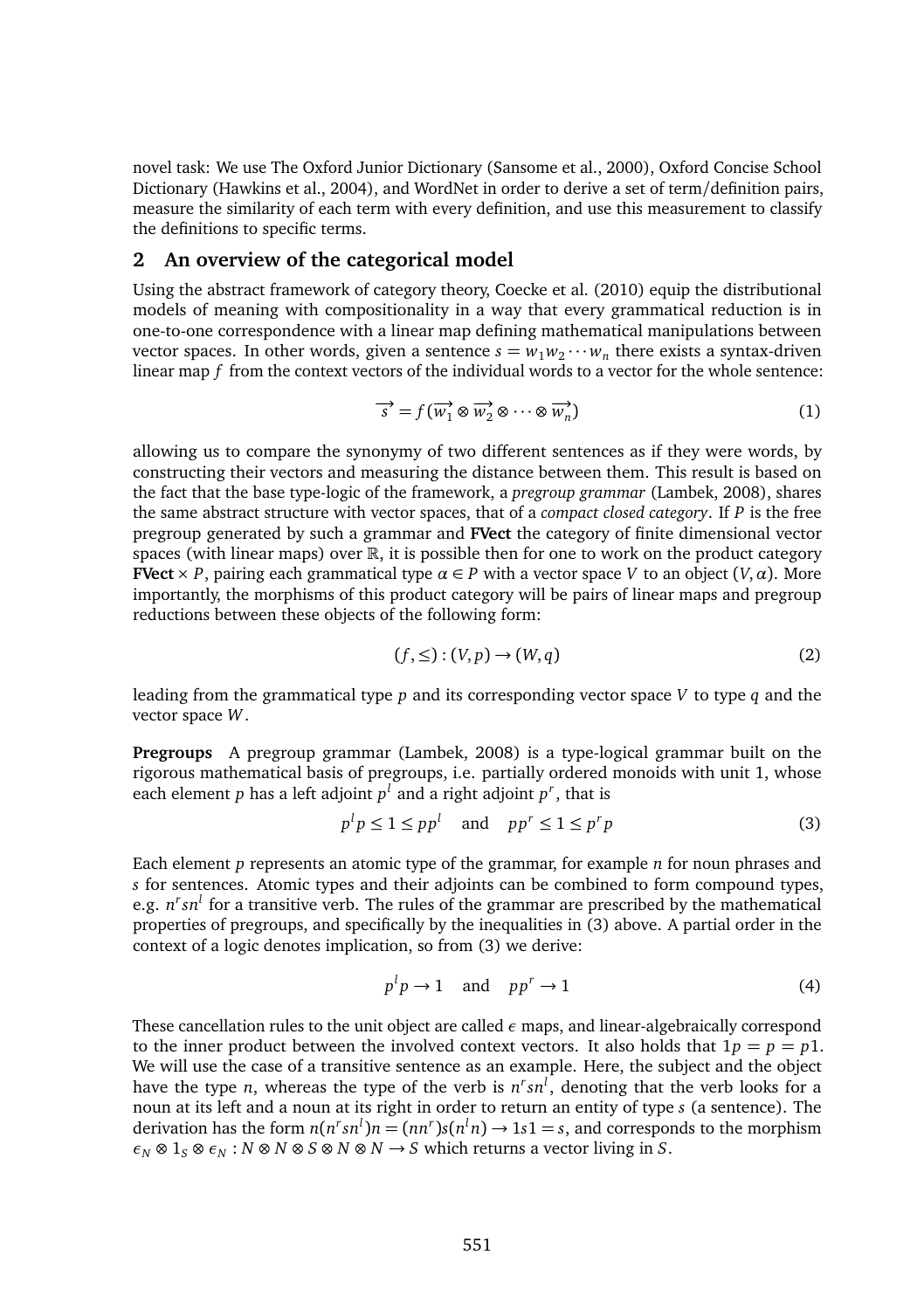For details of pregroup grammars and its type dictionary we refer the reader to Lambek (2008). For more information about the compositional-distributional framework, see Coecke et al. (2010); Coecke and Paquette (2011) provide a good introduction to category theory.

### **3 Instantiating the sentence space**

The categorical framework of Coecke et al. (2010) is abstract in the sense that it does not prescribe concrete guidelines for constructing tensors for meanings of words with special roles such as verbs or adjectives. Even more importantly, it does not specify the exact form of the sentence space *S*, leaving these details as open questions for the implementor.

### **3.1 Stipulating**  $S = N \otimes N$

The work of Grefenstette and Sadrzadeh (2011a) was the first large-scale practical implementation of this framework for intransitive and transitive sentences, and thus a first step towards providing some concrete answers to these questions. Following ideas from formal semantics that verbs are actually relations, the authors argue that the distributional meaning of a verb is a weighted relation representing the extent according to which the verb is related to its subjects and objects. In vector spaces, these relations are represented by linear maps, equivalent to matrices for the case of binary relations and to tensors for relations of arity *n*. Hence transitive verbs can be represented by matrices created by structurally mixing and summing up all the contexts (subject and object pairs) in which the verb appears. More precisely, we have:

$$
\overrightarrow{verb} = \sum_{i} (\overrightarrow{sb})_{i} \otimes \overrightarrow{obj}_{i})
$$
 (5)

where  $s b j_i$  and  $o b j_i$  are the context vectors of subject and object, respectively, and *i* iterates over all contexts in which the specific verb occurs. This method (which we refer to as "relational") is also extended to other relational words, such as adjectives whose vectors are constructed as the sum of all the nouns that the adjective modifies.

One important design decision was that the meaning of a sentence was represented as a rank-*n* tensor, where *n* is the number of arguments for the head word of the sentence. In other words, an intransitive sentence lives in a space  $S = N$ , a transitive one in  $S = N \otimes N$  and so on. Although this approach delivers good results for the disambiguation task on which it was tested, it inherently suffers from two important problems, the most obvious of which is that there is no direct way to compare sentences of different structures, say an intransitive one with a transitive one. Furthermore, the representation of the meaning of a sentence or a phrase as a rank-*n* tensor with  $n > 1$  limits the ability of the model to scale up to larger fragments of the language, where more complex sentences with nested or recursive structure can occur, since the concrete objects used in the actual mathematical operations are not any more faithful to the linguistic types. Finally, the above design decision means that the space complexity of the algorithm is Θ(*d n* ), where *d* is the cardinality of the vector space and *n* the number of arguments for the head word. This could create certain space problems for complex sentences.

# **3.2 Stipulating**  $S = N$

The work presented in this paper stems from the observation that the theory does not impose a special choice of sentence space, in particular it does not impose that tensors for *S* should have ranks greater than 1. Hence we stipulate that  $S = N$  and show how this instantiation works by performing the computations on the example transitive sentence 'dogs chase cats'. Take  $\overline{d}\overline{o}g$ and  $\overrightarrow{ca}$  be the context vectors for the subject and the object, both living in *N* as prescribed by their types. As any vector, these can be expressed as weighted sums of their basis vectors, that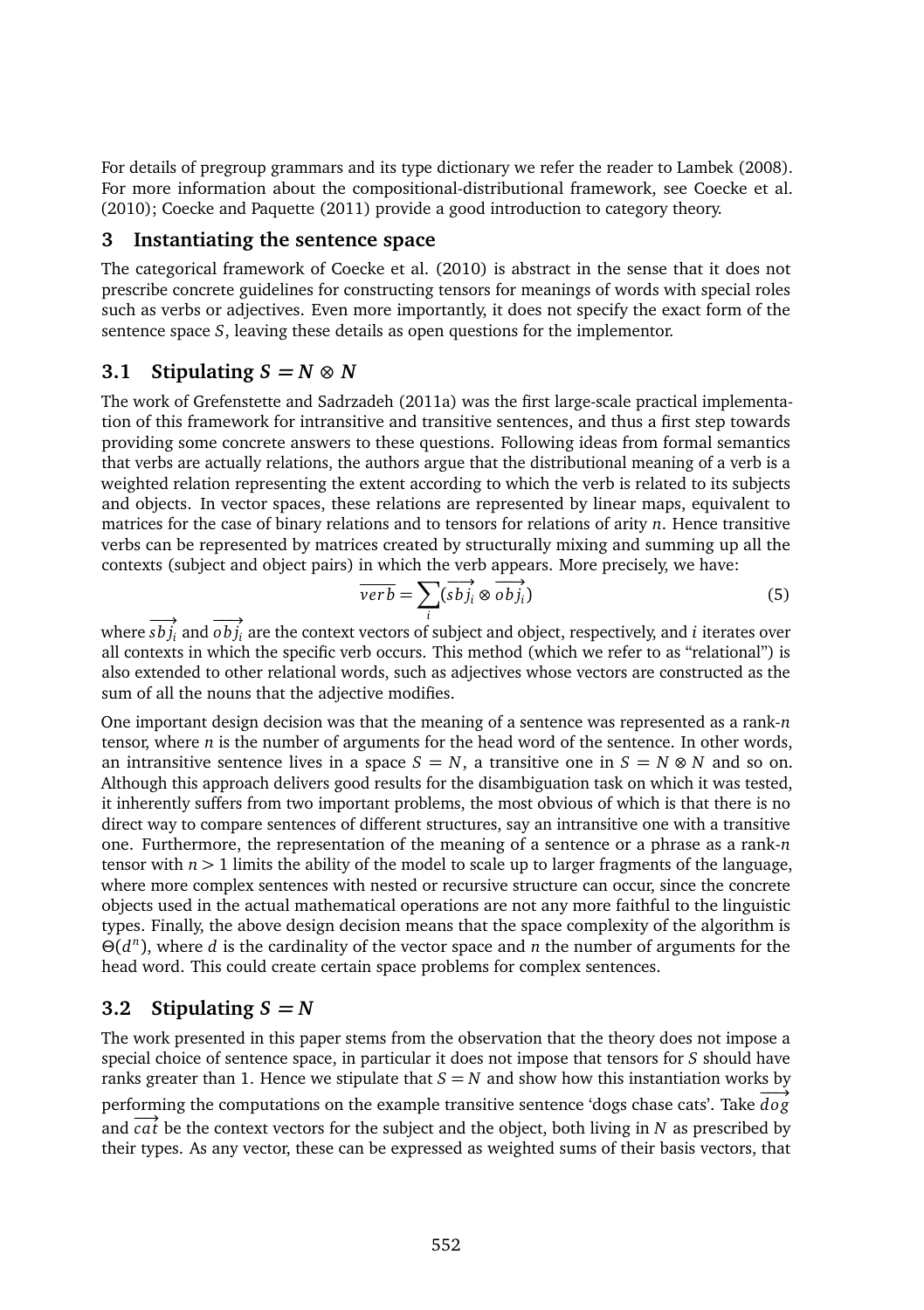is,  $\overrightarrow{dog} = \sum_i c_i^{dog} \overrightarrow{n_i}$  and  $\overrightarrow{cat} = \sum_k c_k^{cat} \overrightarrow{n_k}$ . On the other hand, the type of the verb indicates that this entity should live in  $N^3$ , represented by  $\overline{chase} = \sum_{ijk} c_{ijk}^{chase} (\overrightarrow{n_i} \otimes \overrightarrow{n_j} \otimes \overrightarrow{n_k})$ . By putting everything together, the meaning of the sentence is calculated as follows; this result lives in *N*, since it is a weighted sum over  $\overrightarrow{n_j}$ :

$$
\epsilon_n^r \otimes 1_s \otimes \epsilon_n^l(\overrightarrow{dog} \otimes \overrightarrow{chase} \otimes \overrightarrow{cat}) = \sum_{ijk} c_{ijk}^{chase} \langle \overrightarrow{dog} | \overrightarrow{n_i} \rangle \langle \overrightarrow{n_k} | \overrightarrow{cat} \rangle \overrightarrow{n_j}
$$
(6)

An important consequence of our design decision is that it enables us to reduce the space complexity of the implementation from Θ(*d n* ) (Grefenstette and Sadrzadeh, 2011a) to Θ(*d*), making the problem much more tractable. What remains to be solved is a theoretical issue, that in practice the meaning of relational words such as 'chase' as calculated by Equation 5 is a matrix living in  $N^2$ —however, the mathematical framework above prescribes that it should be a rank-3 tensor in  $N^3$ . The necessary expansions are achieved by using Frobenius algebraic operations, for which the following sections first provide the mathematical definitions and then a linguistic justification.

#### **4 Frobenius Algebras**

Frobenius algebras were originally introduced by F. G. Frobenius in group theory (Frobenius, 1903). Since then they have found applications in other fields of mathematics and physics, e.g. see Kock (2003). Carboni and Walters (1987) provided a general categorical definition, according to which a Frobenius algebra over a monoidal category ( $\mathscr{C}, \otimes, I$ ) is a tuple  $(F, \sigma, \iota, \mu, \zeta)$ consisting of an associative coalgebra ( $\sigma$ ,*ι*) and an associative algebra ( $\mu$ , $\zeta$ ), respectively given by the following types:

$$
\sigma\colon F\to F\otimes F\qquad \iota\colon F\to I\qquad \mu\colon F\otimes F\to F\qquad \zeta\colon I\to F
$$

The above should satisfy the *Frobenius condition*, stating that  $(\mu \otimes 1_F) \circ (1_F \otimes \sigma) = (1_F \otimes$  $\mu$ )  $\circ$  ( $\sigma \otimes 1_F$ ) =  $\sigma \circ \mu$ . For the case of the category **FVect** over a field *I* (for us  $I = \mathbb{R}$ ), these morphisms become linear maps that form a Frobenius algebra over a vector space *N* with a fixed set of bases  $\{\overrightarrow{n_i}\}_i$ , explicitly given as follows (Coecke et al., 2008):

$$
\sigma :: \overrightarrow{n_i} \mapsto \overrightarrow{n_i} \otimes \overrightarrow{n_i} \qquad \iota :: \overrightarrow{n_i} \mapsto 1 \qquad \mu :: \overrightarrow{n_i} \otimes \overrightarrow{n_i} \mapsto \overrightarrow{n_i} \qquad \zeta :: 1 \mapsto \overrightarrow{n_i}
$$

Since the bases of our vector spaces are orthonormal, these maps moreover form a *special commutative* Frobenius algebra, meaning that they correspond to a uniform copying and uncopying of the basis vectors. When applied to  $v \in N$ , the copying map  $\sigma$  recovers the bases of *v* and the unit map *ι* their corresponding weights. Together, they faithfully encode tensors of a lower dimensional *N* into a higher dimensional tensor space *N* ⊗ *N*. In linear algebraic terms,  $\sigma(\nu)$  is a diagonal tensor whose diagonal elements consist of weights of  $\nu$ . The uncopying map  $\mu$ , on the other hand, loses some information when encoding a higher dimensional tensor into a lower dimensional space. For  $w \in N \otimes N$ , we have that  $\mu(w)$  is a tensor consisting only of the diagonal elements of *w*, hence losing the information encoded in the non-diagonal part.

#### **5 Frobenius parameters in distributional linguistic practice**

It would be instructive to see how our decision for taking  $S = N$  and the Frobenius constructions affect the meaning of a sentence in practice. We use a pictorial calculus that allows convenient graphical representations of the derivations. In this notation, each tensor is represented by a triangle, and its rank can be determined by the outgoing wires. The tensor product is depicted as juxtaposition of triangles. We also remind to the reader that the relational method for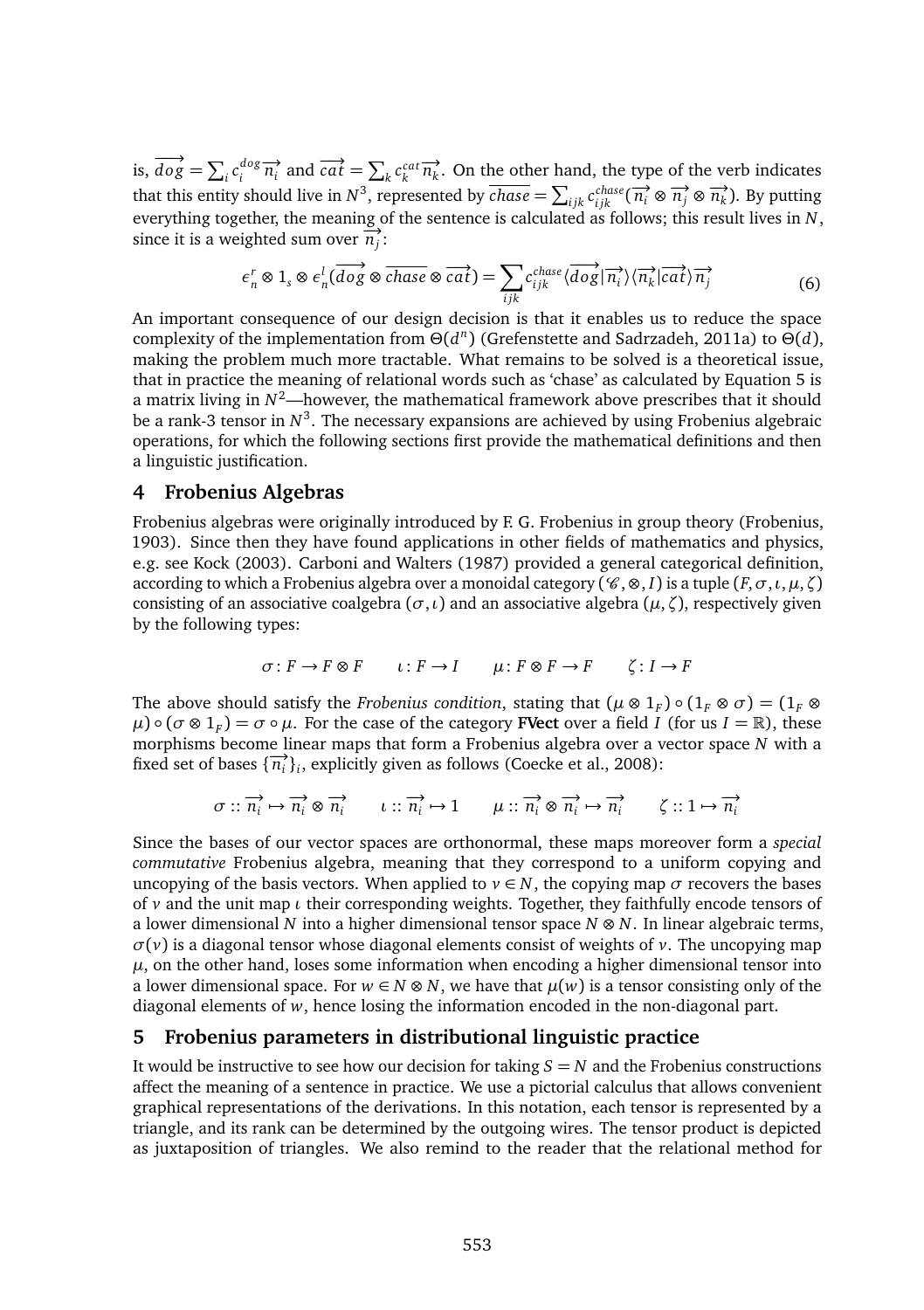constructing a tensor for the meaning of a verb (Grefenstette and Sadrzadeh, 2011a) provides us with a matrix in  $N^2$ . In order to embed this in  $N^3$ , as required by the categorical framework, we apply a  $\sigma$ :  $N^2 \to N^3$  map to it. Now the Frobenius operation  $\sigma$  gives us some options for the form of the resulting tensor, which are presented below:

**CPSBJ** The first option is to copy the "row" dimension of the matrix which, according to Equation 5, corresponds to the subject. In Part (a) below we see how *σ* transforms the verb this way. Once substituted in Equation 1, we obtain the interaction in Part (b). Linear algebraically, the  $\sigma$  map transforms the matrix of the verb in the way depicted on the right:



**CPOBJ** Our other option is to copy the "column" dimension of the matrix, i.e. the object dimension (the corresponding *σ* map again on the right):



Geometrically, we can think of these two options as different ways for "diagonally" placing a plane into a cube. The diagrams provide us a direct way to simplify the calculations involved, since they suggest a closed form formula for each case. Taking as an example the diagram of the copy-subject method, we see that: (a) the object interacts with the verb; (b) the result of this interaction serves as input for the  $\sigma$  function; (c) one wire of the output of  $\sigma$  interacts with the object, while the other branch delivers the result. In terms of linear algebra, this corresponds to the computation  $\sigma(\overrightarrow{verb} \times \overrightarrow{obj}) \times \overrightarrow{sb}$  (where × denotes matrix multiplication), which is equivalent to the following:

$$
\overrightarrow{sbj} \overrightarrow{verb} \overrightarrow{obj} = \overrightarrow{sbj} \odot (\overrightarrow{verb} \times \overrightarrow{obj})
$$
 (7)

where the symbol  $\odot$  denotes component-wise multiplication and  $\times$  is matrix multiplication. Similarly, the meaning of a transitive sentence for the copy-object case is given by:

$$
\overrightarrow{sbj} \overrightarrow{verb} \overrightarrow{obj} = \overrightarrow{obj} \odot (\overrightarrow{verb}^T \times \overrightarrow{sbj})
$$
 (8)

We should bring to the reader's attention the fact that equipped with the above closed forms we do not need to create or manipulate rank-3 tensors at any point of the computation, something that would cause high computational overhead. Furthermore, note that the nesting problem of Grefenstette and Sadrzadeh (2011a) does not arise here, since the linguistic and concrete types are the same.

#### **6 Experiments**

We train our vectors from a lemmatised version of the British National Corpus (BNC), following closely the parameters of the setting described in Mitchell and Lapata (2008), later used by Grefenstette and Sadrzadeh (2011a). Specifically, we use the 2000 most frequent words as the basis for our vector space; this single space will serve as a semantic space for both nouns and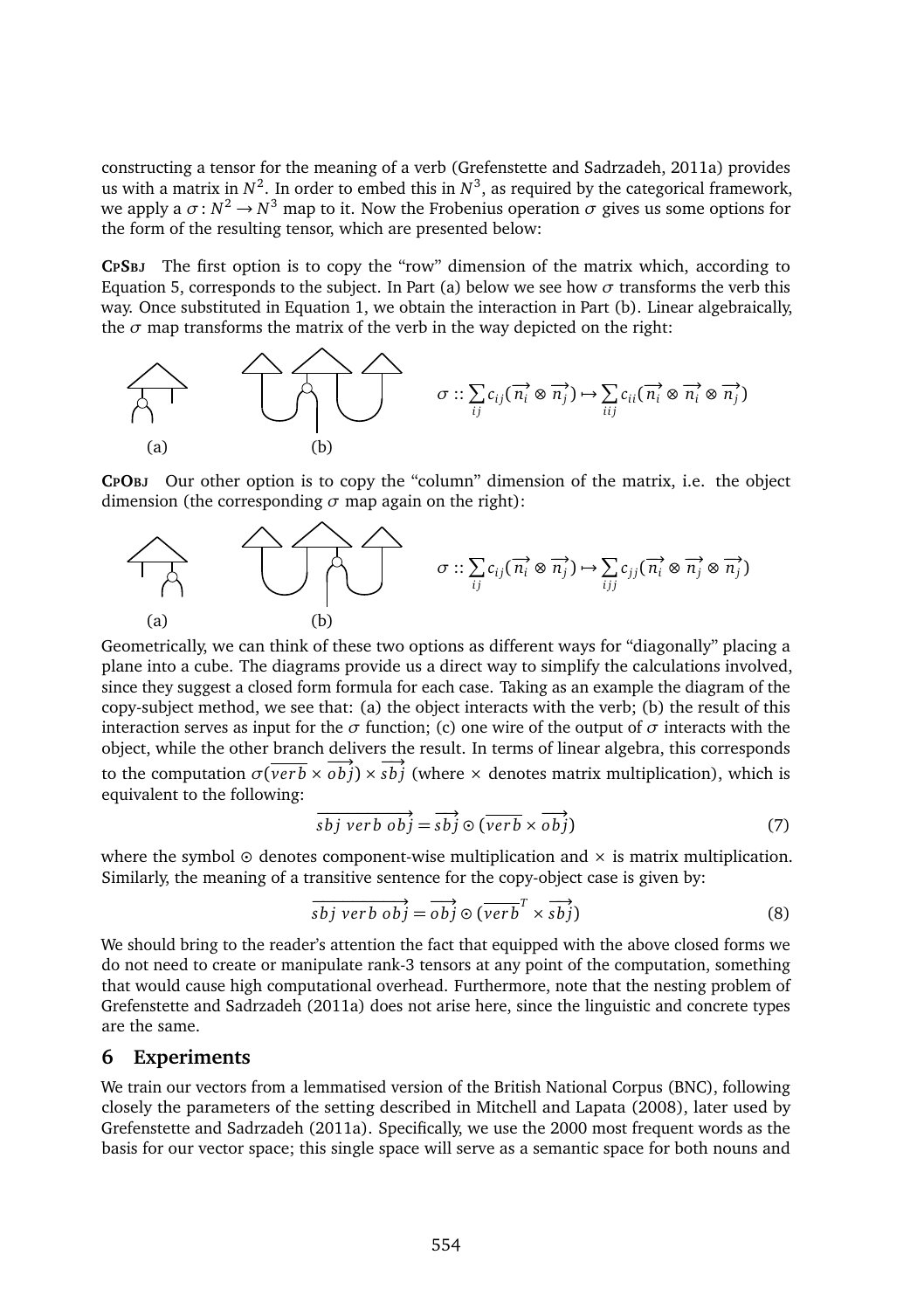sentences. The weights of the vectors are set to the ratio of the probability of the context word given the target word to the probability of the context word overall. As our similarity measure we use the cosine distance.

### **6.1 Disambiguation**

We first test our models against the disambiguation task for transitive sentences described in Grefenstette and Sadrzadeh (2011a). The goal is to assess how well a model can discriminate between the different senses of an ambiguous verb, given the context (subject and object) of that verb. The entries of this dataset consist of a target verb, a subject, an object, and a landmark verb used for the comparison. One such entry for example is, "write, pupil, name, spell". A good compositional model should be able to understand that the sentence "pupil write name" is closer to the sentence "pupil spell name" than, for example, to "pupil publish name". On the other hand, given the context "writer, book" these results should be reversed. The dataset contains 200 such entries with verbs from CELEX, hence 400 sentences. The evaluation of this experiment is performed by calculating Spearman's *ρ* correlation against the judgements of 25 human evaluators. As our baselines we use an additive (ADDTV) and a multiplicative (MULTP) model, where the meaning of a sentence is computed by adding and point-wise multiplying, respectively, the context vectors of its words.

The results are shown in Table 1. The most successful  $S = N$  model for this task is the copyobject model, which is performing really close to the original relational model of Grefenstette and Sadrzadeh (2011a), with the difference to be statistically insignificant. This is a promising result, since it suggests that the lower-dimensional new model performs similarly with the richer structure of the old model for transitive sentences, while at the same time allows generalisation to even more complex sentences<sup>1</sup>. More importantly, note that the categorical models are the only ones that respect the word order and grammatical structure of sentences; a feature completely dismissed in the simple multiplicative model.

| Upper-bound ADDTV MULTP CPSBJ CPOBJ |               |                         |  |
|-------------------------------------|---------------|-------------------------|--|
|                                     | <u>በ በ</u> 50 | $0.163$ $0.143$ $0.172$ |  |

Table 1: Disambiguation results. Upper-bound denotes the inter-annotator agreement.

# **6.2 Definition classification**

The ability of reliably comparing the meaning of single words with larger textual fragments, e.g. phrases or even sentences, can be an invaluable tool for many challenging NLP tasks, such as definition classification, paraphrasing, sentiment analysis, or even the simple everyday search on the Internet. In this task we examine the extent to which our models can correctly match a number of terms (single words) with a number of definitions (phrases). To our knowledge, this is the first time a compositional distributional model is tested for its ability to match words with phrases. Our dataset consists of 112 terms (72 nouns and 40 verbs) and their main definitions, extracted from The Oxford Junior Dictionary (Sansome et al., 2000). For each term, and in order to get a richer dataset, we added two more definitions that expressed the same or an

<sup>&</sup>lt;sup>1</sup>The original relational model of Grefenstette and Sadrzadeh (2011a) with  $S = N^2$ , provided a  $\rho$  of 0.21. When computed with our program with the exact same parameters (without embedding them in the  $S = N$  model), we obtained a *ρ* of 0.195. The differences between both of these and our best model are statistically insignificant. In Grefenstette and Sadrzadeh (2011b), a direct non-relational model was used to compute verb matrices; this provided a *ρ* of 0.28. However, as explained by the authors themselves, this method is not general and for instance cannot be used for intransitive verbs.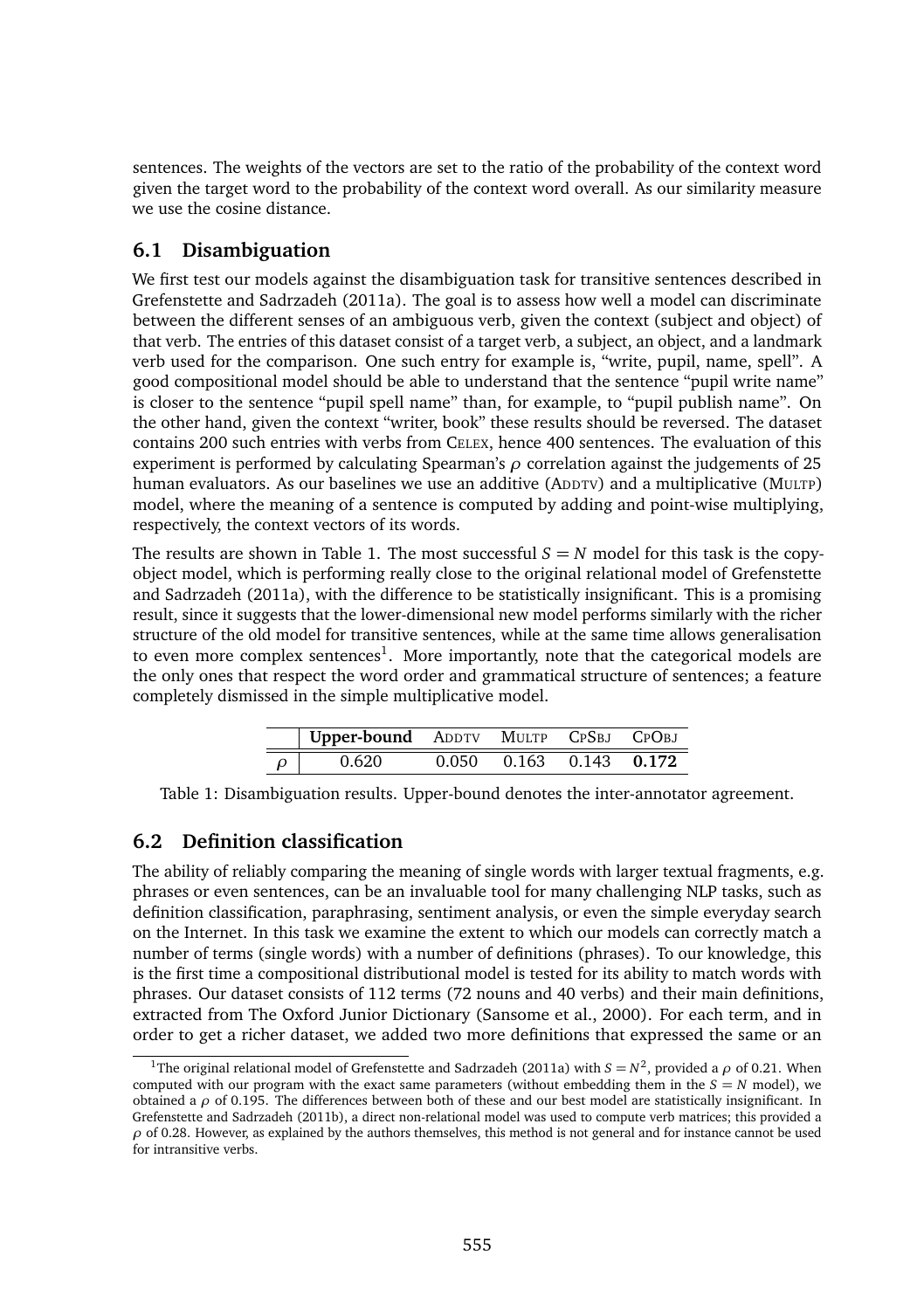| Term                | Main definition            | Def. 2                                            | Def. 3                             |
|---------------------|----------------------------|---------------------------------------------------|------------------------------------|
| blaze               | large strong fire          | huge potent flame                                 | substantial heat                   |
| husband             | married man                | partner of a woman                                | male spouse                        |
| apologise<br>embark | say sorry<br>get on a ship | express regret or sadness<br>enter boat or vessel | acknowledge shortcoming or failing |
|                     |                            |                                                   | commence trip                      |

Table 2: Sample of the dataset for the term/definition comparison task.

alternative meaning, using the entries from the Oxford Concise School Dictionary (Hawkins et al., 2004) or by paraphrasing with the WordNet synonyms of the words in the definitions. So in total we obtained three definitions per term. In all cases a definition for a noun-term is a noun phrase, whereas the definitions for the verb-terms consist of verb phrases. For the latter case, we construct our verb vectors by summing over all context vectors of objects with which the verb appears in the corpus in a verb phrase; that is, we use  $\overrightarrow{verb} = \sum_i \overrightarrow{obj}_i$ . A sample of the dataset is shown in Table 2; the complete dataset will be made available online.

We approach the evaluation problem as a classification task, where the terms have the role of the classes. Specifically, we calculate the distance between each definition and every term in the dataset, and the definition is assigned to the term that gives the higher similarity. We evaluate the results by calculating accuracy (Table 3). Our model is referred to as the copy-object model (CPOBJ), and is compared with the multiplicative and additive models. The copy-object and multiplicative models perform similarly, with the former to have slightly better performance for nouns and the latter to be slightly better for verbs. We speculate that this lesser ability of our model in verbs terms is due to data sparsity, since the cases of pure verb phrases (from which we build the verb vectors for this task) are limited in BNC and not every verb of our dataset had a well-populated vector representation.

|                        |      | CPOBJ MULTP ADDT CONT |      |      |
|------------------------|------|-----------------------|------|------|
| Nouns $\parallel$ 0.24 |      | 0.22                  | 0.17 | 0.09 |
| Verbs                  | 0.28 | 0.30                  | 0.25 | 0.07 |

Table 3: Accuracy results for the term/definition comparison task.

# **7 Conclusion**

The contribution of this work is that it provides a faithful implementation of the general categorical compositional distributional model of Coecke et al. (2010), with three important advantages compared to previous attempts: (1) it makes possible to compare phrases and sentences with different structures, up to the extreme case of comparing a sentence with a single word; (2) it follows the types suggested by the type-logical approaches, hence enables us to build concrete vectors for nested relational phrases; and (3) drastically reduces the space complexity of previous implementations. We achieved this using operations of Frobenius Algebras over vector spaces to expand and shrink the dimensions of the concrete tensors involved in the actual computations. This theoretical result stands on its own right, since it provides a framework that can be used in conjunction with various compositional-distributional settings and techniques. For example, one could populate the relational matrices using machine-learning techniques, as Baroni and Zamparelli (2010) tried for adjective-noun pairs, and then apply the categorical framework for the composition as described in this paper. As a proof of concept for the viability of our method, we presented experimental results in two tasks involving disambiguation and definition classification.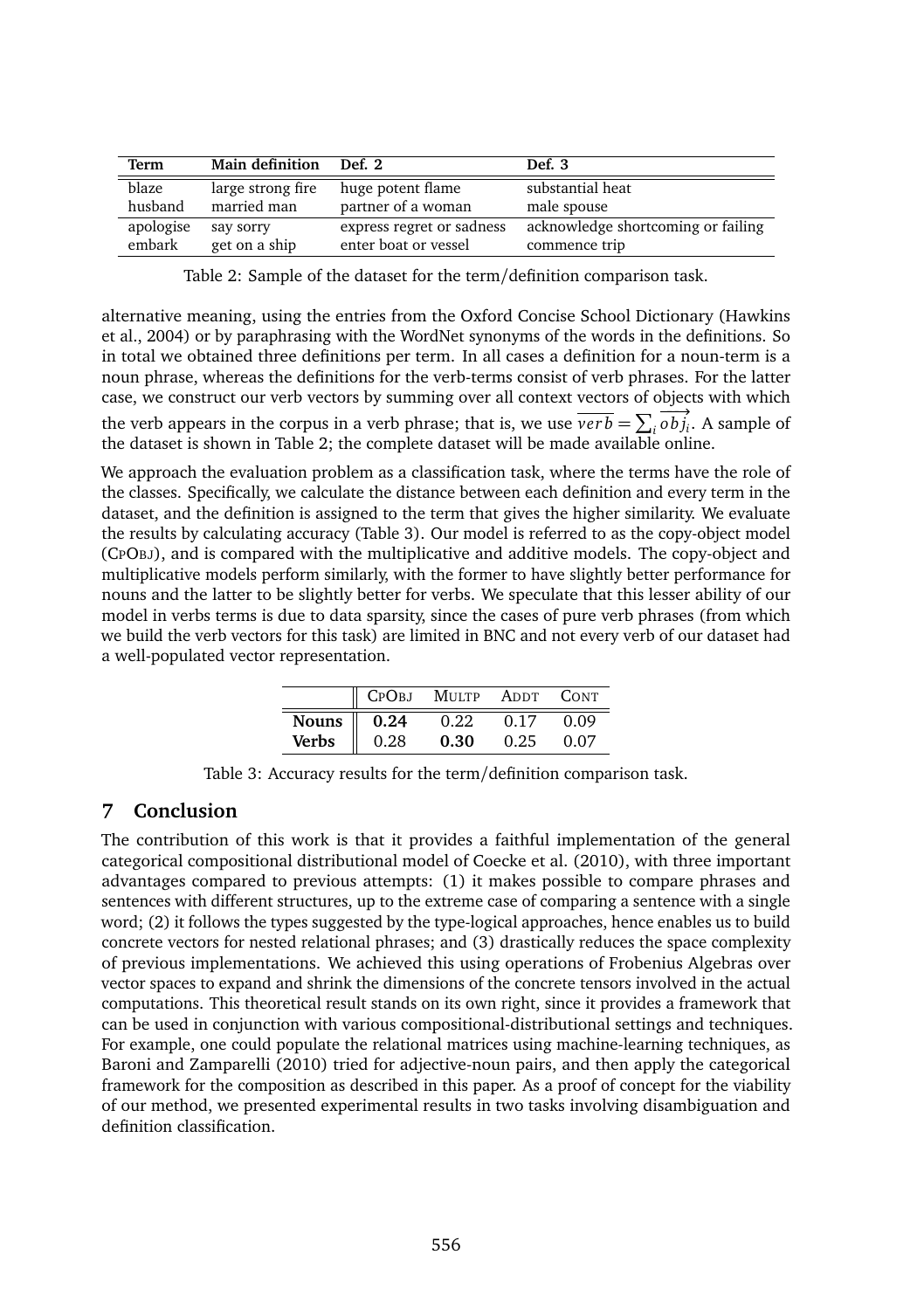### **References**

Baroni, M. and Zamparelli, R. (2010). Nouns are Vectors, Adjectives are Matrices. In *Proceedings of Conference on Empirical Methods in Natural Language Processing (EMNLP)*.

Carboni, A. and Walters, R. (1987). Cartesian Bicategories I. *Journal of Pure and Applied Algebra*, 49.

Coecke, B. and Paquette, E. (2011). Categories for the Practicing Physicist. In Coecke, B., editor, *New Structures for Physics*, pages 167–271. Springer.

Coecke, B., Pavlovic, D., and Vicary, J. (2008). A New Description of Orthogonal Bases. *Mathematical Structures in Computer Science*, 1.

Coecke, B., Sadrzadeh, M., and Clark, S. (2010). Mathematical Foundations for Distributed Compositional Model of Meaning. Lambek Festschrift. *Linguistic Analysis*, 36:345–384.

Curran, J. (2004). *From Distributional to Semantic Similarity*. PhD thesis, School of Informatics, University of Edinburgh.

Erk, K. and Padó, S. (2004). A Structured Vector-Space Model for Word Meaning in Context. In *Proceedings of Conference on Empirical Methods in Natural Language Processing (EMNLP)*, pages 897–906.

Firth, J. (1957). A synopsis of linguistic theory 1930–1955. In *Studies in Linguistic Analysis*.

Frobenius, F. (1903). Theorie der Hyperkomplexen Grö*β*en. *Sitzung der Phys.-Math*, pages 504–538.

Grefenstette, E. and Sadrzadeh, M. (2011a). Experimental Support for a Categorical Compositional Distributional Model of Meaning. In *Proceedings of Conference on Empirical Methods in Natural Language Processing (EMNLP)*.

Grefenstette, E. and Sadrzadeh, M. (2011b). Experimenting with Transitive Verbs in a DisCoCat. In *Proceedings of Workshop on Geometrical Models of Natural Language Semantics (GEMS)*.

Guevara, E. (2010). A Regression Model of Adjective-Noun Compositionality in Distributional Semantics. In *Proceedings of the ACL GEMS Workshop*.

Hawkins, J., Delahunty, A., and McDonald, F. (2004). *Oxford Concise School Dictionary*. Oxford University Press.

Kock, J. (2003). Frobenius Algebras and 2D Topological Quantum Field Theories. In *London Mathematical Society Student Texts*. Cambridge University Press.

Lambek, J. (2008). *From Word to Sentence*. Polimetrica, Milan.

Landauer, T. and Dumais, S. (1997). A Solution to Plato's Problem: The Latent Semantic Analysis Theory of Acquision, Induction, and Representation of Knowledge. *Psychological Review*.

Manning, C., Raghavan, P., and Schütze, H. (2008). *Introduction to Information Retrieval*. Cambridge University Press.